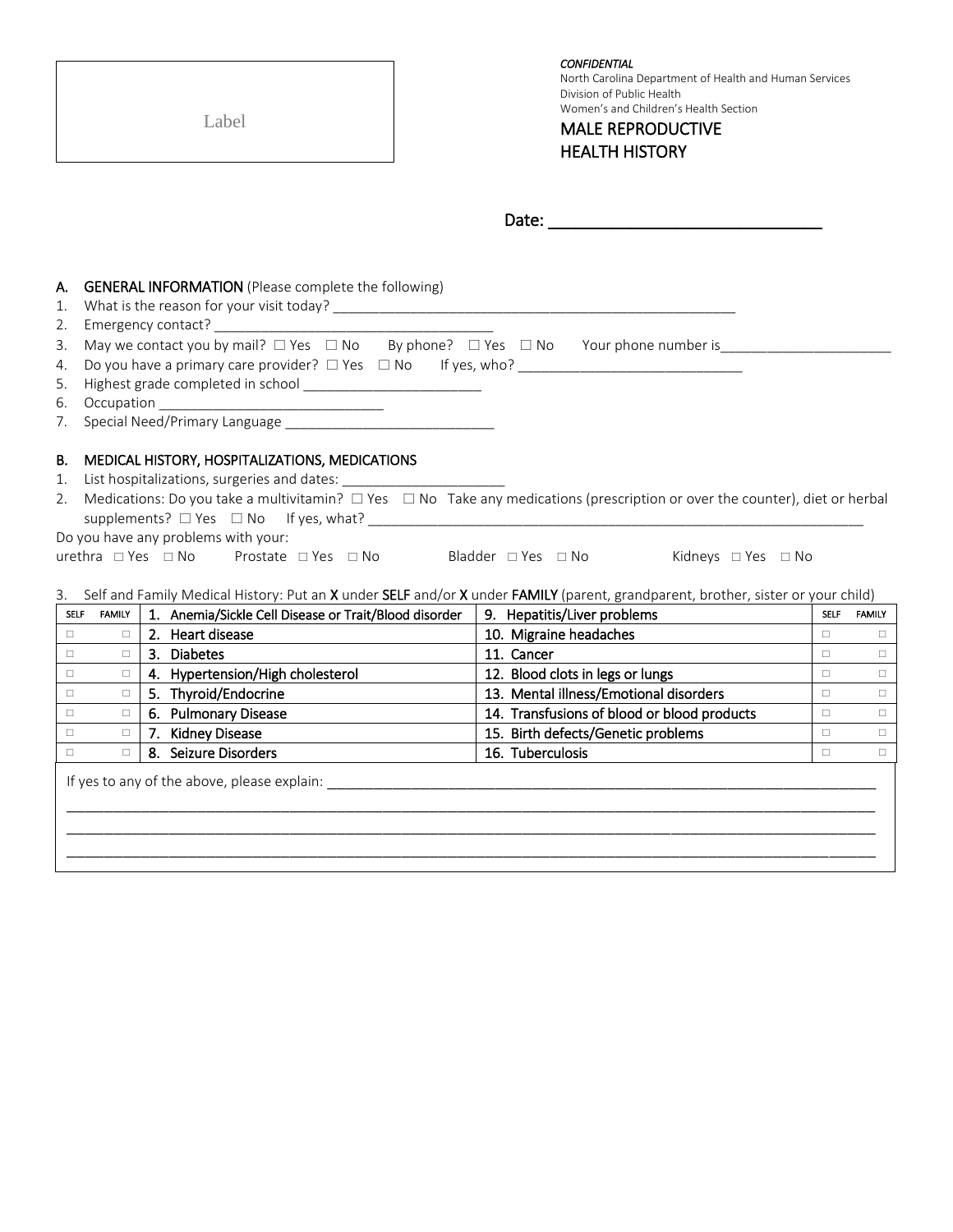### C. SEXUAL HISTORY (This section lends itself to being a self [patient completed] or a dialogue with the provider)

Are you sexually active?  $\Box$  Yes  $\Box$  No

| Insertive: Anal $\Box$ oral $\Box$ vaginal $\Box$                               |  | Receptive: Anal $\Box$ oral $\Box$ vaginal $\Box$ |  |  |
|---------------------------------------------------------------------------------|--|---------------------------------------------------|--|--|
| Orientation: $\Box$ Heterosexual $\Box$ homosexual $\Box$ Bisexual $\Box$ Other |  |                                                   |  |  |

Do you have pain with sex?  $\Box$  Yes  $\Box$  No

- Have you been abused sexually or emotionally, physically?  $\Box$  Yes  $\Box$  No Have you had a recent change in partner?  $\Box$  Yes  $\Box$  No
- 1. Do you have sex with  $\Box$  Men only  $\Box$  Women only  $\Box$  Both men and women
- 2. In the past two months, how many partners have you had sex with? \_\_\_\_\_\_\_\_\_\_\_\_
- 3. In the past 12 months, how many partners have you had sex with?
- 4. Is it possible that any of your sex partners in the past 12 months had sex with someone else while they were still in a sexual relationship with you?  $\Box$  Yes  $\Box$  No
- 5. What do you do to protect yourself from STDs and HIV? \_\_\_\_\_\_\_\_\_\_\_\_\_\_\_\_\_\_\_\_\_\_\_\_
- 6. What birth control method are you using?
- 7. Do you or your partner use condoms and/or dental dams every time you have vaginal, oral or anal sex?  $\Box$  Yes  $\Box$  No
- 8. Have you ever had an STD?  $\Box$  Yes  $\Box$  No If yes, which STD and when?
- 9. Have any of your partners had an STD? (i.e., chlamydia, gonorrhea, trichomoniasis, herpes, syphilis, hepatitis B, others)  $\Box$  Yes  $\Box$  No If yes, which STD and when?
- 10. Have you or any of your partners ever injected drugs?  $\Box$  Yes  $\Box$  No
- 11. Have you or any of your partners exchanged money or drugs for sex? \_\_\_\_\_\_\_\_\_\_\_\_\_\_\_\_\_\_\_\_\_\_\_\_\_\_\_\_\_\_\_\_\_\_\_\_\_\_\_\_\_\_\_\_\_\_\_\_
- 12. Have you had a HIV test?  $\Box$  Yes  $\Box$  No If so, when?
- 13. Do you wish to have a HIV test today?  $\Box$  Yes  $\Box$  No

### RISK FACTORS:

| Do you have unprotected sex? $\Box$ Yes $\Box$ No Do you have sex with multiple partners? $\Box$ Yes $\Box$ No Occupational? $\Box$ Yes $\Box$ No |  |                                                      |  |
|---------------------------------------------------------------------------------------------------------------------------------------------------|--|------------------------------------------------------|--|
| Drink alcohol, illicit drug use? $\Box$ Yes $\Box$ No Community with high prevalence of STDs? $\Box$ Yes $\Box$ No                                |  |                                                      |  |
| History of STIs? $\square$ Yes $\square$ No Was your birth mother infected? $\square$ Yes $\square$ No                                            |  | Early onset of sexual activity? $\Box$ Yes $\Box$ No |  |

## D. SOCIAL/ENVIRONMENTAL HISTORY

|  |  |  |  | Do vou smoke, use smokeless tobacco or use electronic nicotine devices? |  |
|--|--|--|--|-------------------------------------------------------------------------|--|
|--|--|--|--|-------------------------------------------------------------------------|--|

|    |                            | $\Box$ Yes $\Box$ No | If yes, how much? | How long? | What? |
|----|----------------------------|----------------------|-------------------|-----------|-------|
| 2. | Drink alcohol?             | $\Box$ Yes $\Box$ No | If yes, how much? | How long? | What? |
|    | 3. Take street drugs?      | $\Box$ Yes $\Box$ No | If yes, how much? | How long? | What? |
|    | What type of street drugs? |                      |                   |           |       |

4. Are you regularly around someone else who uses alcohol, tobacco, electronic nicotine devices or street drugs?

Yes No If yes, how much? \_\_\_\_\_\_\_\_\_\_\_\_\_\_\_\_\_\_\_\_\_\_ How long? \_\_\_\_\_\_\_\_\_\_\_\_\_\_\_\_\_

# E. MENTAL HEALTH HISTORY

- 1. During the past two weeks, have you often been bothered by either of the following two problems?
	- a. Feeling down, depressed, irritable or hopeless  $\Box$  Yes  $\Box$  No or
	- b. Little interest or pleasure in doing things  $\Box$  Yes  $\Box$  No
- 2. Are you in a relationship with a person who threatens or physically hurts you?  $\Box$  Yes  $\Box$  No
- 3. In the past year, have you been slapped, kicked or otherwise physically hurt by someone?  $\Box$  Yes  $\Box$  No
- Have you ever had counseling?  $\Box$  Yes  $\Box$  No If yes, where? \_\_\_\_\_\_\_\_\_\_\_\_\_\_\_\_\_\_\_

Have you been on medication in the past?  $\Box$  Yes  $\Box$  No

Were you given Daymark information?  $\Box$  Yes  $\Box$  No

| Interviewer's Signature:<br>Date             |  |
|----------------------------------------------|--|
| Signature of Interpreter (if used):<br>Date: |  |